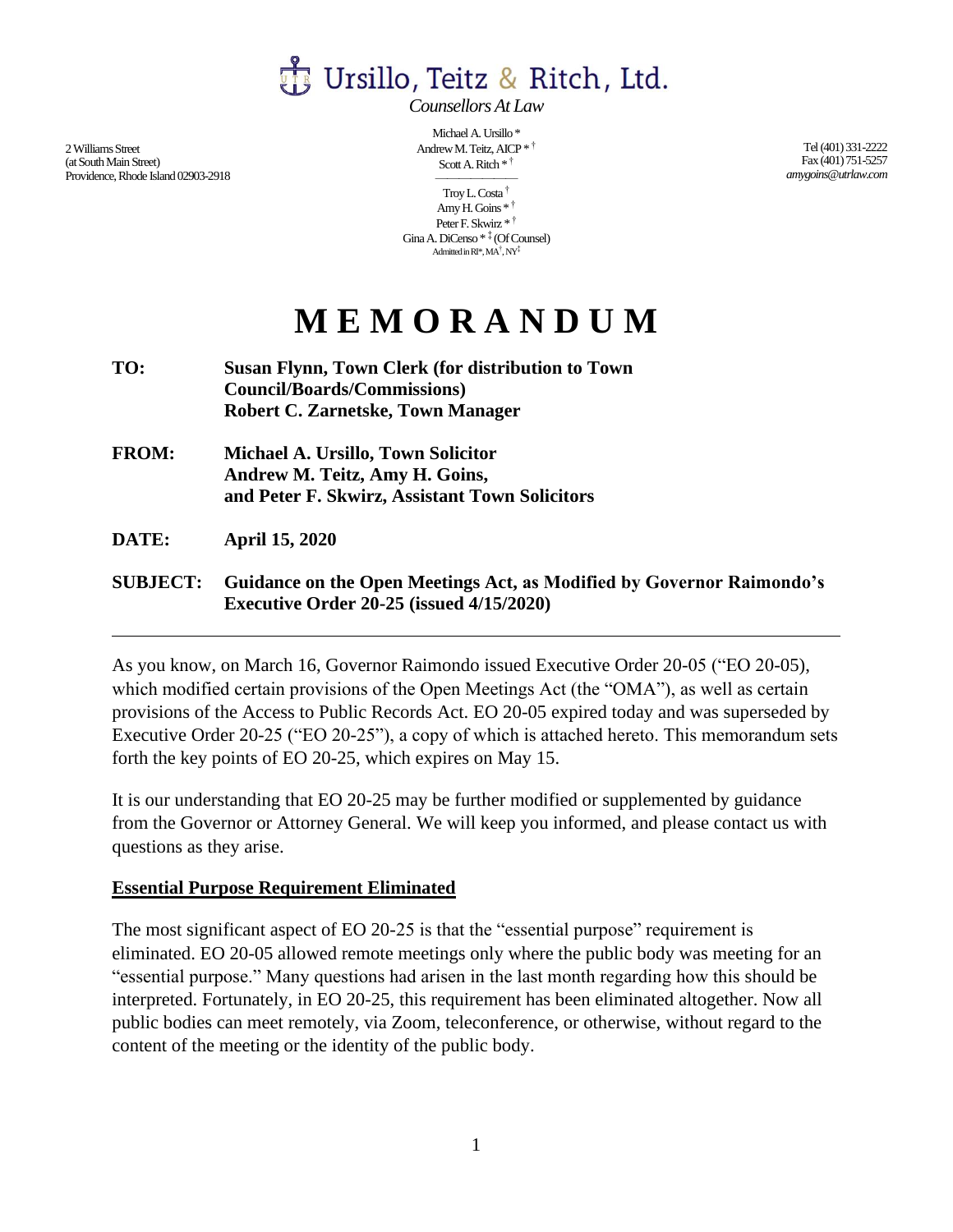## **Economic Hardship/Despite Best Efforts Exception Eliminated**

EO 20-05 contained a savings clause of sorts for a public body that "for reasons of economic hardship or despite best efforts is unable to provide alternative means of public access." This clause has been eliminated in EO 20-25. Therefore, all public bodies who wish to meet remotely must provide "adequate alternative means of public access," defined as "measures that provide transparency and permit timely and effective public access to the deliberations of the public body." In other words, remote meetings must be done correctly or not at all. For example, if there are technological issues that occur during the meeting, the meeting should be adjourned and resumed with proper notice.

## **Best Practices Referenced**

EO 20-25 references best practices for public bodies. It should be noted that these are not specifically binding on municipal public bodies; however, we strongly recommend that they be followed. They are available at the following link and are copied below. (Note that as of this writing, the link in EO 20-25 is incorrect.)<http://www.doit.ri.gov/covid-19/>

Finally, based on our experience over the last month, it is our recommendation that all boards/commissions that wish to meet remotely conduct a practice meeting to familiarize board members and the public with the remote meeting platform. This is especially important if the board/commission takes public comment or conducts public hearings. The practice meetings should be posted in accordance with the OMA.

Note that neither EO 20-05 nor EO 20-25 eliminated the requirement that, in addition to posting on the Secretary of State's website, agendas be physically posted "at the principal office of the public body holding the meeting, or if no principal office exists, at the building in which the meeting is to be held, and in at least one other prominent place within the governmental unit." It is our recommendation that because Town Hall is open by appointment only, the agendas for all remote meetings should be posted on the Town's website as well as on the Secretary of State's website.

\*\*\*\*\*\*\*

In conjunction with the issuance of Executive Order 20-25, which supersedes Executive Order 20-05, by the Honorable Governor Gina M. Raimondo (see [http://governor.ri.gov/newsroom/orders/\)](http://governor.ri.gov/newsroom/orders/), the Department of Administration is providing the following updated guidance for public meetings:

1. In the event that a public body meets in-person, and the public body has the capability of providing remote audio and/or video access by the general public, it should do so. For Executive Branch agencies, such capability may be available through services that the Division of Information Technology ("DOIT") can identify for you.